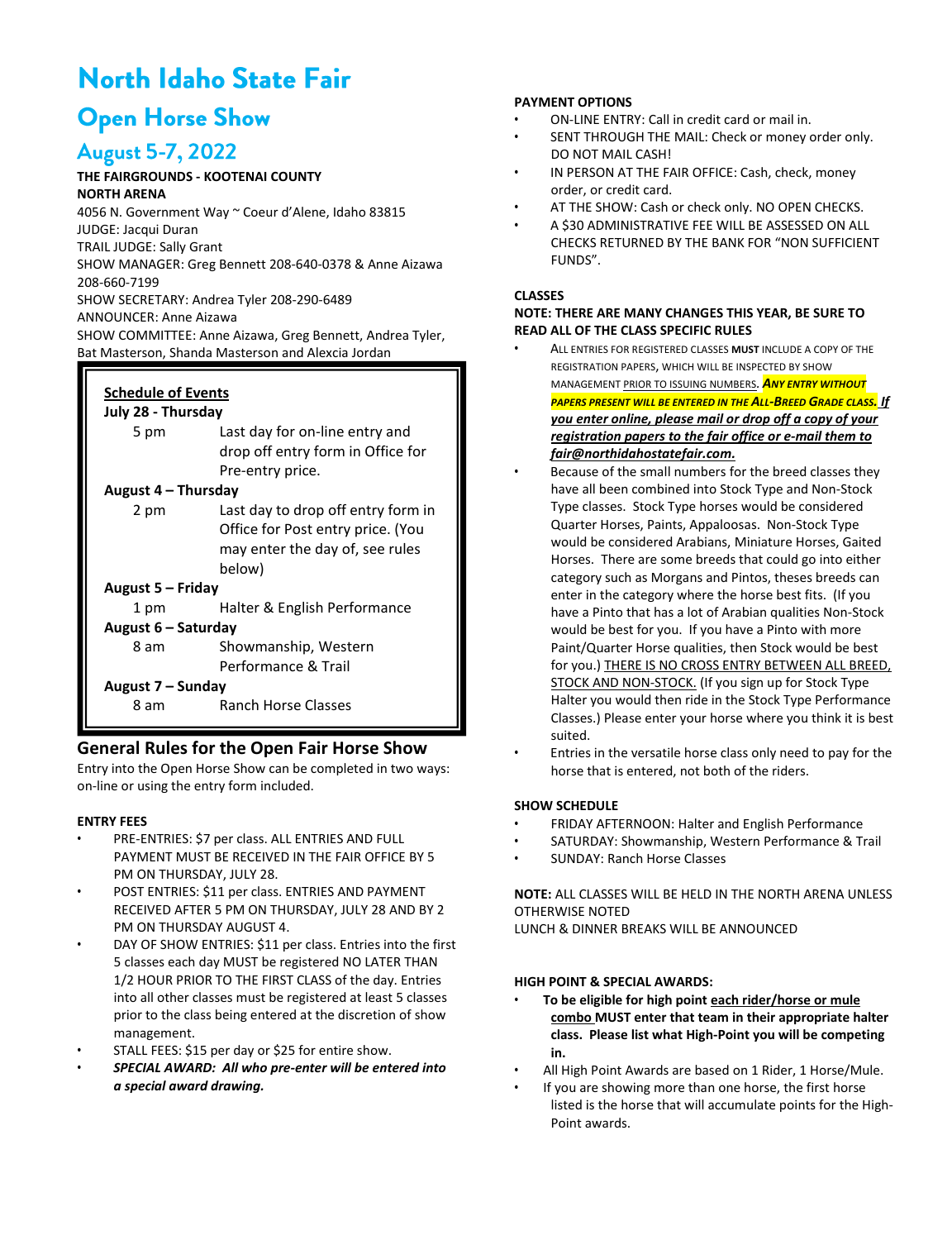- If more than one person is showing a horse, both horse/rider combo must be entered into the appropriate halter class.
- The show committee will select a tie breaking class prior to the first class of the show. This will be posted on the high point boards.

#### **HIGH POINT & RESERVE HIGH POINT** (EACH AGE GROUP)

Both English and Western to count, 1 rider/1 horse or mule to count. To qualify for high point, you must enter at least 1 class within the following: pleasure, equitation, halter, showmanship and trail) – Buckles to High-Point is each age group

1 2 3 4 5 6 7 8 9 10 11 16 17 18 32 33 34 37 38 39 40 41 42 46 47 48 58 59 60 65 66 67

#### **WALK/TROT EXHIBITOR HIGH-PT & RESERVE CLASSES**

1 2 3 4 5 6 7 8 9 10 11 20 21 36 44 45 63

#### **ENGLISH PLEASURE HORSE HIGH-PT & RESERVE CLASSES**

1 2 3 4 5 6 7 8 9 10 11 23 24 25 27 28 29 31 32 33 34 35

#### **WESTERN PLEASURE HORSE HIGH-PT & RESERVE CLASSES**

1 2 3 4 5 6 7 8 9 10 11 50 51 52 54 55 56 58 59 60 61 68 69

# **MULE HIGH POINT & RESERVE CLASSES**

12 13 14 15 26 53 64

## **RANCH HORSE HIGH-PT & RESERVE CLASSES**

71 72 73 74 80 81 82 83 87 88 92 93 94 95

#### **RANCH RIDER HIGH-PT & RESERVE CLASSES**

71 72 73 74 75 76 77 84 85 86 89 90 91 96 97 98

### Points to be awarded as follows for classes with 6 or more

entries: First = 6; Second =5; Third = 4; Fourth = 3; Fifth = 2; Sixth = 1. Classes with less than 6 entries will be awards points based upon how many entries are in the class. For example: 1 entry,  $1^{st}$  will receive 1 point. 2 entries,  $1^{st}$  will receive 2 points, 2<sup>nd</sup> will receive 1 point and so on.

| <b>No. Horses</b> | <b>Placings</b> |                       |                |   |            |     |  |  |
|-------------------|-----------------|-----------------------|----------------|---|------------|-----|--|--|
| in class          |                 | 1st   2nd   3rd   4th |                |   | <b>5th</b> | 6th |  |  |
|                   | 1               |                       |                |   |            |     |  |  |
| 2                 | 2               | 1                     |                |   |            |     |  |  |
| 3                 | 3               | $\overline{2}$        | 1              |   |            |     |  |  |
| 4                 | 4               | 3                     | $\overline{2}$ | 1 |            |     |  |  |
| 5                 | 5               | 4                     | 3              | 2 | 1          |     |  |  |
| 6+                | 6               | 5                     |                |   | 2          |     |  |  |





# **FRIDAY – 1 PM**

**HALTER & ENGLISH PERFORMANCE CLASSES To be eligible for High Point you must enter halter. ALL BREED GRADE –These classes are for all unregistered horses. NO CROSS ENTRY into REGISTERED HALTER CLASS. CLASS**

- **1.** All Breed Horse of 2022-2020
- **2.** All Breed Mare of 2019 & before
- **3.** All Breed Gelding of 2019 & before

## **REGISTERED STOCK TYPE HORSES**

**CLASS**

- **4.** Horses of 2022-2020
- **5.** Mare of 2019 & before
- **6.** Gelding of 2019 & before
- **7.** Stallion of 2019 & before

#### **REGISTERED NON-STOCK TYPE HORSES CLASS**

- **8.** Horses of 2022-2020
- **9.** Mare of 2019 & before
- **10.** Gelding of 2019 & before
- **11.** Stallion of 2019 & before

# **OVERALL GRAND CHAMPION HALTER HORSE**

**FOALS OF 2022 HORSES OF 2022-2020 MARES OF 2019 & BEFORE GELDINGS OF 2019 & BEFORE** 

#### **STALLIONS OF 2019 & BEFORE**

# **MULES/DONKEYS**

- **CLASS**
	- **12.** John Mules
	- **13.** Molly Mules
	- **GRAND CHAMPION MULE 14.** Jack Donkeys
	- **15.** Jenny Donkeys
	- **GRAND CHAMPION DONKEY**

# **ENGLISH PERFORMANCE CLASSES**

**CLASS** (See Specific Class Rules)

- **16.** English Equitation (12 & under)
- **17.** English Equitation (13-17)
- **18.** English Equitation (18 & Over)
- **19.** English Leadline (2-6 years old)
- **20.** Walk/Trot English Equitation (10 & under)
- **21.** Walk/Trot English Pleasure (10 & under)
- **22.** Walk/Trot English Pleasure (Green horse and/or novice rider 11 & over.)
- **23.** Junior Registered Stock Type Horse English Pleasure
- **24.** Junior Registered Non-Stock Type Horse English Pleasure
- **25.** Junior All Breed Horse English Pleasure
- **26.** English Pleasure, Mules/Donkeys
- **27.** Senior Registered Stock Type Horse English Pleasure
- **28.** Senior Registered Non-Stock Type Horse English Pleasure
- **29.** Senior All Breed Horse English Pleasure
- **30.** English Pleasure, Maiden
- **31.** Hunt Seat Pleasure
- **32.** English Pleasure (12 & under)
- **33.** English Pleasure (13-17)
- **34.** English Pleasure (18 & Over)
- **35.** English Pleasure Versatile Horse (2 riders)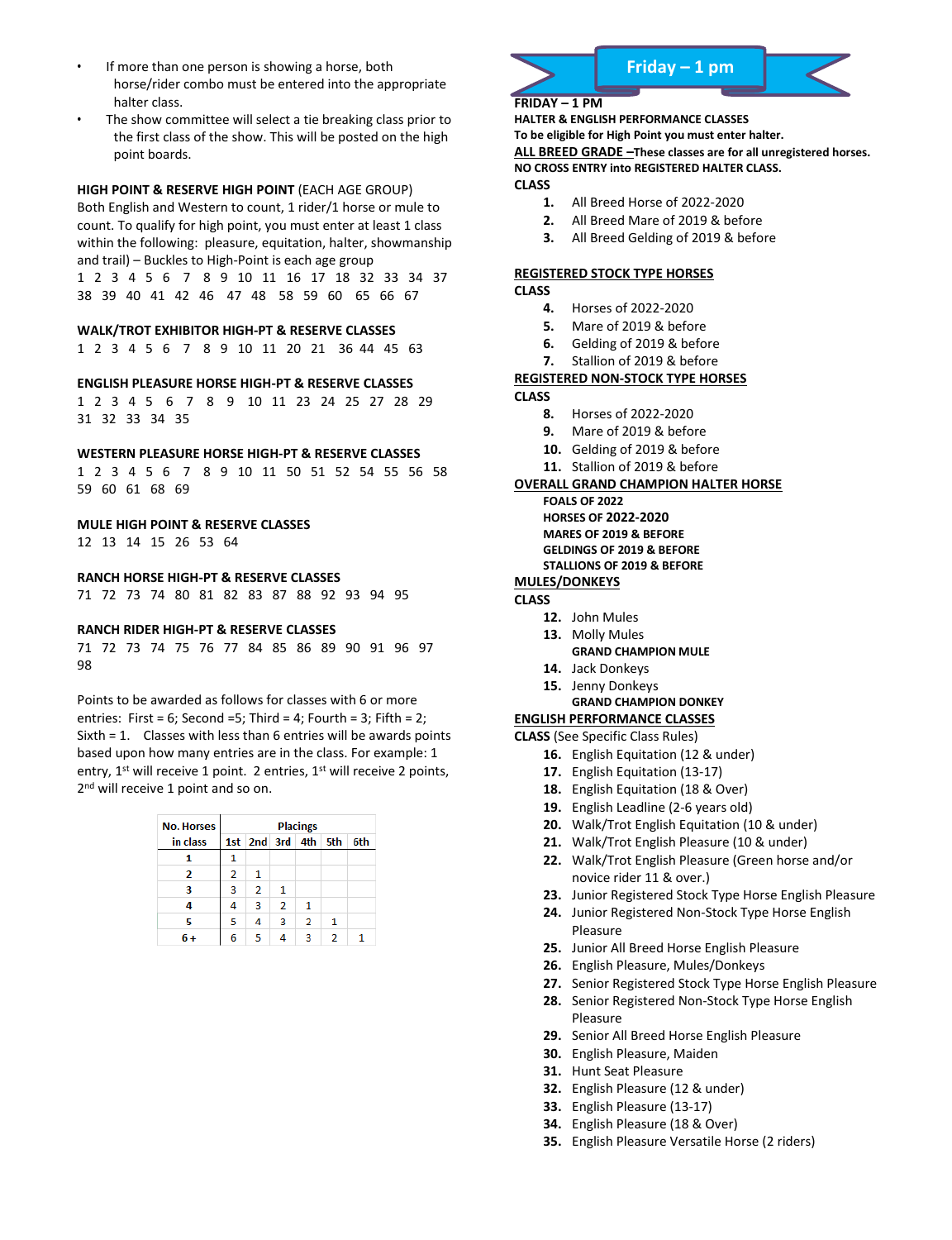

# **SATURDAY – 8 AM**

#### **WESTERN PERFORMANCE**

Anyone who completes in Trail Class within the first 2 hours of the class will be placed in a special drawing for a prize.

# **SHOWMANSHIP**

# **CLASS**

- **36.** Western or English Showmanship (10 & under)
- **37.** Western or English Showmanship (12 & under)
- **38.** Western or English Showmanship (13-17)
- **39.** Western or English Showmanship (18 & Over)

# **BAREBACK EQUITATION**

# **CLASS**

- **40.** Western or English Bareback Equitation (12 & under)
- **41.** Western or English Bareback Equitation (13-17)
- **42.** Western or English Bareback Equitation (18 & Over)

# **WESTERN CLASSES**

**CLASS** (see specific class rules)

- **43.** Western Leadline (2-6 years old)
- **44.** Walk/Trot Equitation (10 & under)
- **45.** Walk/Trot Pleasure (10 & under)
- **46.** Western Equitation (12 & under)
- **47.** Western Equitation (13-17)
- **48.** Western Equitation (18 & Over)
- **49.** Walk/Trot Pleasure (green horse and/or novice rider 11 & over.)
- **50.** Junior Registered Stock Type Horse Western Pleasure
- **51.** Junior Registered Non-Stock Type Horse Western Pleasure
- **52.** Junior All Breed Horse Western Pleasure
- **53.** Mule/Donkey Western Pleasure
- **54.** Senior Registered Stock Type Horse Western Pleasure
- **55.** Senior Registered Non-Stock Type Horse Western Pleasure
- **56.** Senior All Breed Horse Western Pleasure
- **57.** Maiden Horse Western Pleasure
- **58.** Western Pleasure (12 & under)
- **59.** Western Pleasure (13-17)
- **60.** Western Pleasure (18 & Over)
- **61.** Western Pleasure, Versatile Horse (2 riders)
- **62.** Open Reining
- **63.** Walk/Trot Trail (10 & under)
- **64.** Trail (Mules/Donkeys)
- **65.** Trail (12 & under)
- **66.** Trail (13-17)
- **67.** Trail (18 & Over)
- **68.** Trail (Junior)
- **69.** Trail (Senior)
- **70.** In-Hand Trail



# **SUNDAY – 8 AM**

# **RANCH HORSE CLASSES**

These classes are for registered or unregistered horses and mules.

# **RANCH HALTER**

#### **NOT ELIGABLE FOR OVERALL GRAND CHAMPION HALTER CLASSES.**

May be cross entered in other halter classes.

- **CLASS**
	- **71.** Ranch Horse 2022-2020
	- **72.** Mare of 2019 & before
	- **73.** Gelding of 2019 & before
	- **74.** Stallion of 2019 & before

### **RANCH SHOWMANSHIP**

#### **CLASS**

- **75.** Ranch Showmanship (12 & under)
- **76.** Ranch Showmanship (13-17)
- **77.** Ranch Showmanship (18 & over)

# **RANCH HORSE CLASSES**

**CLASS** (see specific class rules)

- **78.** Ranch Rail Pleasure Leadline (2-6 years old)
- **79.** Ranch Rail Pleasure Walk/Trot
- **80.** Junior Ranch Rail Pleasure
- **81.** Senior Ranch Rail Pleasure
- **82.** Junior Ranch Riding Pleasure
- **83.** Senior Ranch Riding Pleasure
- **84.** Ranch Horsemanship (12 & under)
- **85.** Ranch Horsemanship (13-17)
- **86.** Ranch Horsemanship (18 & over)
- **87.** Junior Ranchmanship
- **88.** Senior Ranchmanship
- **89.** Ranchmanship (12 & under)
- **90.** Ranchmanship (13-17)
- **91.** Ranchmanship (18 & over)
- **92.** Ranch Reining Jr.
- **93.** Ranch Reining Sr.
- **94.** Ranch Horse Trail (Junior)
- **95.** Ranch Horse Trail (Senior)
- **96.** Ranch Horse Trail (12 & under)
- **97.** Ranch Horse Trail (13- 17)
- **98.** Ranch Horse Trail (18 & over)
- **99.** In-Hand Ranch Trail

# **SHOW RULES**

#### SPECIFIC CLASS RULES (NOTE: All changes are in *Bold type and Underlined* and new classes are in *Bold type*)

(C1) OVERALL GRAND CHAMPION HALTER HORSE: Grand champion classes will not require an entry fee. First and second place winners in numbered halter classes will qualify for grand champion classes.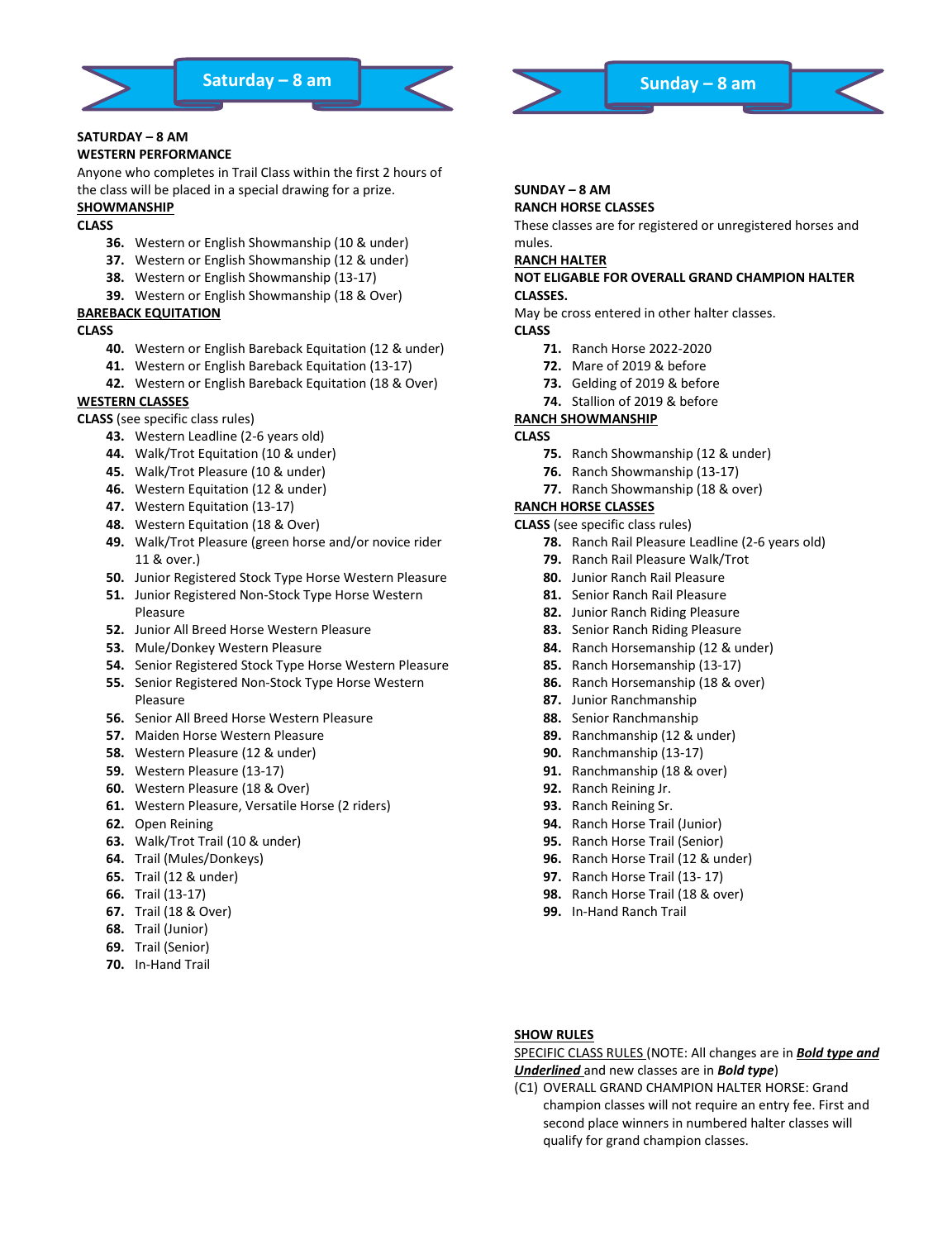# (C2) SHOWMANSHIP:

Western: Open to any breed, horses and ponies to be fitted and shown according to breed type. Handler will be fitted in Western attire. Judged 50% on showmanship and handling, 25% on grooming and cleanliness of animal, 25% on neatness and cleanliness of handler. Whips not allowed.

English: Same as above except handler to be outfitted in English attire. Horse to be shown in bridle or halter.

- (C3) EQUITATION (English, Bareback, & Western): Classes will consist of a pattern that includes walk, jog/trot, lope/canter, and backing as maneuvers and may include gait extensions. Pattern will be posted at least one hour prior to class. Rider to show in appropriate attire (chaps optional in bareback & western) with appropriate tack. Judged on seat, hands, suitability of horse to rider, and precision & smoothness of executing the pattern. Grooming & neatness to be considered. Horses may or may not be shown on the rail at judge's discretion.
- (C4)PLEASURE: Horses to be worked both ways of the ring at the walk, jog/trot and lope/canter in a relaxed manner without undue restraint. Extensions of any gait to be called for at the discretion of the judge. Horses will not be asked to reverse at the lope/canter. Horses may be asked to stop on command from any gait. Horses may be backed at the discretion of the judge, either in the line-up or on the rail.

(C5) WESTERN LEADLINE: A HORSEMANSHIP CLASS FOR BEGINNING RIDERS 2 - 6 YEARS: To be shown in Western attire, Western hat or helmet, long sleeved Western shirt, jeans and Western boots (chaps are optional). Handler should also be in Western attire. Use of Western saddle also required. (Handler not to be judged.) Leadline should be attached to the bridle or a halter under the bridle. To be shown at a walk only, both ways of the ring. Judged on rider's seat, hands and general horsemanship. Also judged on manners and quality of horse or pony, with emphasis on suitability as a child's first mount. Riders may not enter any other riding class.

(C6) ENGLISH LEADLINE: A HORSEMANSHIP CLASS FOR BEGINNING RIDERS 2 - 6 YEARS: To be shown in English attire, including a helmet. Some attire substitution is acceptable as long as overall appearance is "English-like". Use of English bridle and saddle are required. Handler should also be in English attire. (Handler not to be judged.) Leadline should be attached to bridle or a halter under the bridle. To be shown at a walk only, both ways of the ring. Judged on rider's seat, hands and general horsemanship. Also judged on manners and quality of horse or pony, with emphasis on suitability as a child's first mount. Riders may not enter any other riding class.

(C7) WALK/TROT - JUNIOR EXHIBITOR; PLEASURE & EQUITATION: A HORSEMANSHIP CLASS FOR BEGINNING RIDERS 10 & UNDER: There are six classes in this division, including showmanship, two pleasure classes (Western and English), two equitation classes (Western and English) and one trail class. Pleasure and Equitation classes to be shown at a walk and trot both ways of the arena. Judged on seat, hands and general horsemanship. Suitability of horse or pony to rider will be considered. Riders may not enter any loping classes at this show*. Riders will not have entered any other loping class at any other show*.

- (C8) WALK/TROT PLEASURE: Green horse or novice rider 11 & over. Open to green horses (horses that are not ready for loping classes) OR novice riders (riders who are not ready for loping classes). Horses to be shown at a walk and trot both ways of the ring. Collection and extension of both gaits may be called for, except for the omission of the lope. General Pleasure rules to apply. NO SCHOOLING EQUIPMENT ALLOWED. (CLARIFICATION) If horse is green (ready for walk/trot only), it will not be allowed in any loping classes at this show. If rider is the novice, that person may not enter any loping classes at this show. Please clarify on your entry form which of you is green or novice.
- (C9) PLEASURE JUNIOR HORSE: Horses to be 5 years of age or younger. General pleasure rules to apply (see rule C5).
- (C10) PLEASURE SENIOR HORSE: Horses to be 6 years of age or older. General pleasure rules to apply (see rule C5). *Preference will be placed on western horses ridden one handed.*
- (C11) PLEASURE MAIDEN HORSE: Horses may be of any age, not having won a first place in any pleasure class prior to January 1, 2022. Western horses may be shown in a snaffle or bosal with two hands or other western bit.
- (C12) HUNT SEAT PLEASURE: To be shown at a walk, trot and canter both ways of the ring. Horses should back easily and stand quietly. May be asked to extend the trot and/or hand gallop. Horses are to be judged on performance, manners, conformation, quality and substance. As in most pleasure classes, running or standing martingales, tie downs or draw reins, dropped nosebands are not allowed.
- (C13) TRAIL: To be shown through obstacles which will be set up outside the ring. To be judged on work over obstacles, gait transitions, manners and neatness. NO RAIL WORK. May be shown English or Western.
- (C14) VERSATILE HORSE PLEASURE: Two riders, one horse. First rider to enter and show as a pleasure class. While horses are in the line-up, second rider will enter and replace the first rider. Time will be allowed for stirrup change before the second rider shows as a pleasure class. NO TACK CHANGE. Judged on consistency and quality of performance and manners under two separate riders. (Note: a contestant may ride more than one horse; a contestant may be first rider for one horse and second rider to another. Any award will go to the regular rider of the horse.) General pleasure rules to apply (see rule C5). *Contestant numbers will be on the horse, not the rider.*
- (C15) Reining**:** Reining is a judged event designed to show the athletic ability of the horse in the confines of a show arena. To rein a horse is not only to guide him, but also to control his every movement. The best reined horse should be willfully guided or controlled with little or no apparent resistance and dictated to completely
- (C16) HUNTER HACK: The Hunter Hack horse should move in the same style as a working hunter. Horses are first required to jump two fences. The first fence may be 2'3", 2'6", but in no event more than 3" lower than the second fence. The second fence may be 2'6" or 2'9". Fences should be set at distance of 48" or 60" or 72" or in increments of 12'. A ground line is recommended for each jump. Horses will then be shown at a walk, trot and canter both ways of the ring with light contact.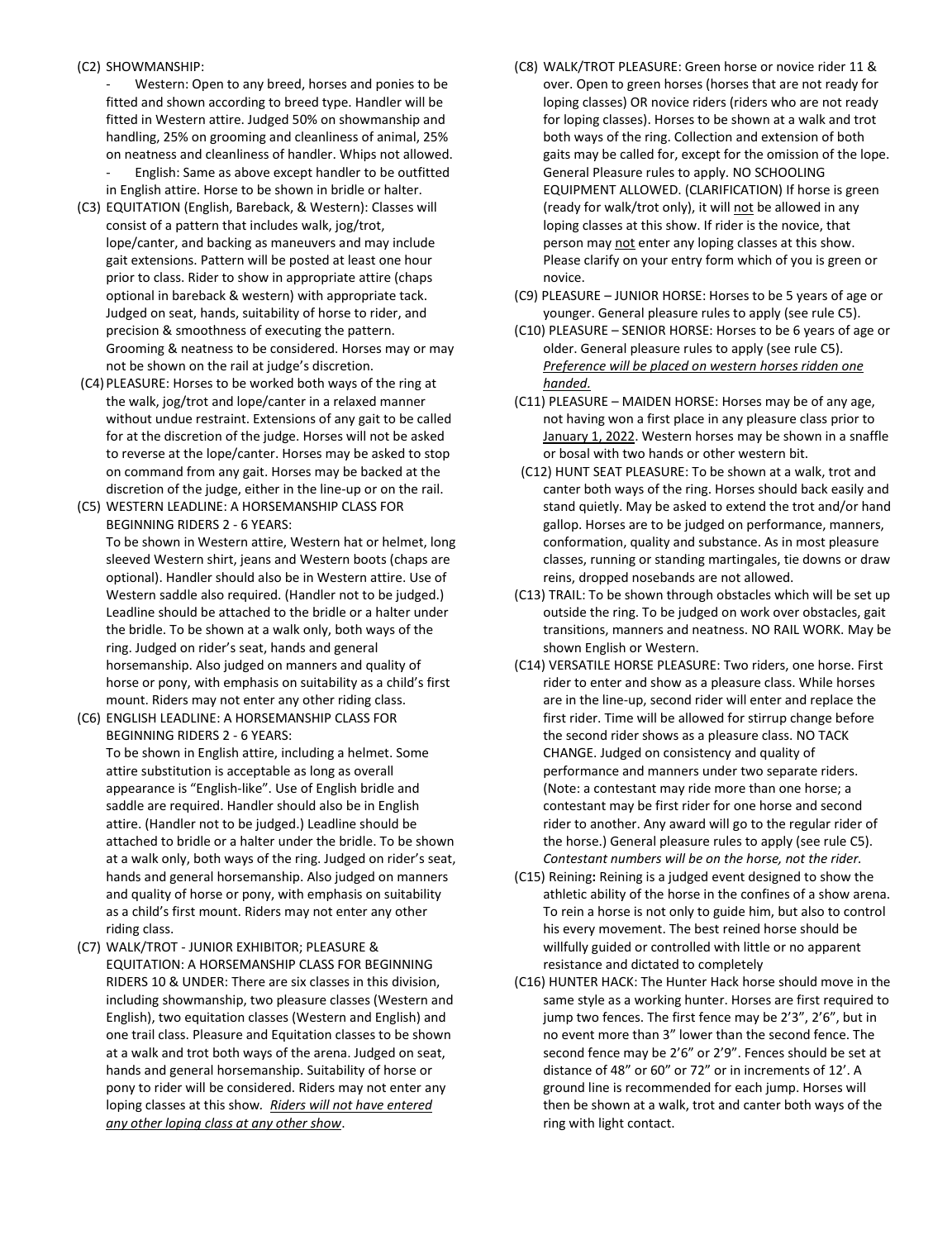- (C17) Donkeys permitted in mule performance classes. Should 3 donkeys enter the class will be split.
- (C18) RANCH HORSE CLASSES: Horses to be worked both ways of the ring at the walk, trot and canter in a relaxed, free moving, ground covering manner. The horse's performance should simulate a horse riding outside the confines of an arena and that of a working ranch horse. This class should show the horse's ability to work at a forward, working speed while under control by the rider. Light contact should be rewarded, and horses do not have to be shown on a full drape of reins. The overall manners and responsiveness of the horse while performing the maneuver requirements, and the horse's quality of movement are the primary considerations. Extensions of any gait to be called for at the discretion of the judge. Posting and/or holding the saddle horn at the extended trot will be acceptable riding techniques. Horses will not be asked to reverse at the lope. Horses may be asked to stop on command from any gait. Horses may be backed at the discretion of the judge, either in the line-up or on the rail. Minimal to NO silver on tack will be allowed, should be working type tack. No "show clothing" allowed, button up shirt and jeans should be worn. Chinks, smooth leather shotgun chaps, and wild rags are optional. Helmets are acceptable. NO hoof polish is allowed.

#### **Ranch Class Overview:**

**Ranch Horse Halter:** Horses to be judged on type, conformation correctness, and athletic ability with the allaround equine in mind. Horses not to be penalized for brands or scars. To be shown in a good working halter, rope, braided, nylon or plain leather.

**Ranch Horse Showmanship:** Judged strictly on the exhibitor's ability to fit and show a horse, horse is merely a prop to demonstrate the ability and preparedness.

**Ranch Rail Pleasure:** Rail classes judged on the horse. May be shown at walk, jog, extended jog, lope and extended lope on the rail to both directions.

**Ranch Riding:** Horse will work both directions of the arena and will work individually; performing both required and optional maneuvers. Required maneuvers include walk, jog and lope both directions and the extended jog and extended lope at least one direction as well as stop and back. Three optional maneuvers may include a side pass, 360 turn or more, change of lead (simple or flying), walk, jog or lope over a pole(s) or some reasonable combination. Class judged on the performance, athletic ability and condition of the horse.

**Ranch Horsemanship:** Each rider will work individually to show their ability to execute, in concert with their horse, a set of maneuvers prescribed by the judge. Pattern will be posted and the following maneuvers are acceptable in the pattern: walk, jog, lope, extended jog in a straight line, curved, serpentine, figure 8 or a combination of these gaits and maneuvers; stop, back in straight line, curved line, turn or pivot, including spins and rollbacks on the haunches and/or forehand, side pass, two-track or leg yield, flying or simple lead changes, counter-canter or any other maneuver, or ride without stirrups. A back will be ask for at some point of the class. Exhibitor may show more than one horse.

**Ranchmanship:** the purpose of this class is to bring forth the versatility in both horse and exhibitor, in the task of performing 1 of 6 ARHA (American Ranch Horse Association) designated patterns, constructed of both Ranch Trail obstacles and Ranch Reining obstacles. Horses are to work individually. Horses will be scored 0-100 with 70 denoting average.

**Ranch Reining**: This class denotes the ability of the ranch horse to be reined willfully through all maneuvers of the patterns. There are ten ARHA approved patterns that can be selected from to use. Contestant should not be penalized for reining their horse through the pattern in a reasonable manner. Stops should be hard and deep as if needed to stop and go in the other direction. Stop should be square and done without resistance (it should be at the judge's discretion on what he/she considers an excessive slide. Excessive stops beyond 10 feet should be minus in ½ point increments. Turn arounds should be those of a working horse, they should be correct and job efficient.

**Ranch Trail:** This class will be judged on the performance of the horse over obstacles with emphasis on manners, response to the rider and quality of movement. Credit will be given to horses negotiating the obstacles with style and some degree of speed, providing correctness is not sacrificed. A minimum of 6 obstacles are required and may include: gate, stationary steer to rope, mail box, slicker, water hazard, log drag, "L" shaped back through, ground tie, side pass, obstacle containing 4 logs, logs, obstacles containing cones or any other safe and negotiable obstacle which could be found on the trail.

#### **GENERAL RULES**

NOTE: ALSO SEE REGISTRATION INSTRUCTIONS & GENERAL INFORMATION AT THE FRONT OF ENTRY GUIDE

- G1. AWARDS: Awards given to first place in all classes. Ribbons given first through sixth place in all classes. High point awards will be based on points earned by the same rider and horse combination in all qualifying classes.
- G2. JUDGING GUIDELINES: We follow the United States Equestrian Federation Show Rules with a few exceptions, so please study the show's specific class rules. Judge's decisions in all classes will be final and individual workouts may be called for at the judges' discretion.
- G3. JUDGE: Judge's decision in any class will be final. Individual workouts may be called for at the judge's discretion.
- G4. PROTEST RULE: All protests must be filed with office in writing by end of that day with a \$50 filing fee. If protest is upheld, filing fee will be returned.
- G5. DISQUALIFICATION: The management reserves the right to reject any entry at any time because of disrespect for rules, rough treatment of animals, intoxication or any other reason officials may deem reasonable cause. Any person found to have entered any class fraudulently will be eliminated from all further competition and will forfeit all entry fees and awards received.
- G6. REGISTRATION CERTIFICATES: In registered classes*, COPIES OF REGISTRATION PAPERS MUST BE INSPECTED PRIOR TO*  **ISSUING NUMBERS**, except in the foal classes where the birth date and name and registration numbers of sire and dam are required. No cross entry between Stock Type and Non-Stock Type classes. Registered horse without proper, up-to-date, registration papers available for show